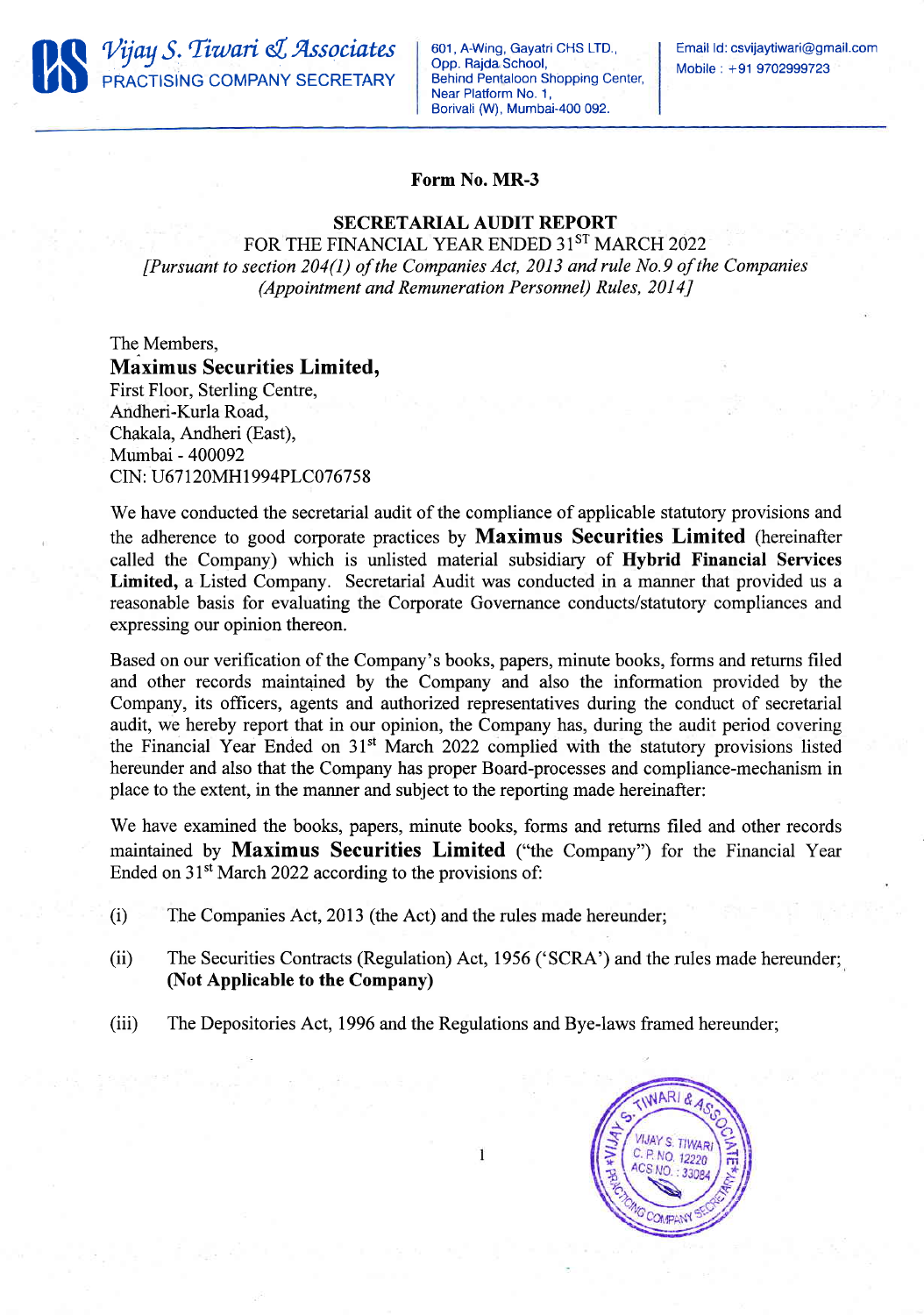

- (iv) Foreign Exchange Management Act, 1999 and the rules and regulations made hereunder to the extent of Foreign Direct Investment, Overseas Direct Investment and External Commercial Borrowings; (Not Applicable to the Company during the Audit Report)
- (v) The following Regulations and Guidelines prescribed under the Securities and Exchange Board of India Act,1992 ('SEBI Act'):-
	- (a) The Securities and Exchange Board of India (Listing Obligations.and Disclosure Requirements) Regulations 2015; (Not Applicable to the Company)
	- (b) The Securities and Exchange Board of India (Substantial Acquisition of Shares and Takeovers) Regulations, 2011; (Not Applicable to the Company)
	- (c) The Securities and Exchange Board of India (Prohibition of Insider Trading) Regulations,1992; (Not Applicable to the Company)
	- (d) The Securities and Exchange Board of India (Issue of Capital and Disclosure Requirements) Regulations, 2009; (Not Applicable to the Company)
	- (e) The Securities and Exchange Board of India (Employee Stock Option Scheme and Employee Stock Purchase Scheme) Guidelines, 1999; (Not Applicable to the Company)
	- (f) The Securities and Exchange Board of India (Issue and Listing of Debt Securities) Regulations, 2008; (Not Applicable to the Company)
	- (g) The Securities and Exchange Board of India (Registrars to an Issue and Share Transfer Agents) Regulations, 1993 regarding the Companies Act and dealing with client; (Not Applicable to the Company)
	- (h) The Securities and Exchange Board of India (Delisting of Equity Shares) Regulations, 2009; (Not Applicable to the Company) and
	- (i) The Securities and Exchange Board of India (Buyback of Securities) Regulations, 1998; (Not Appticable to the Company)
- (vi) The Company has not identified any other laws which are presently applicable to it.